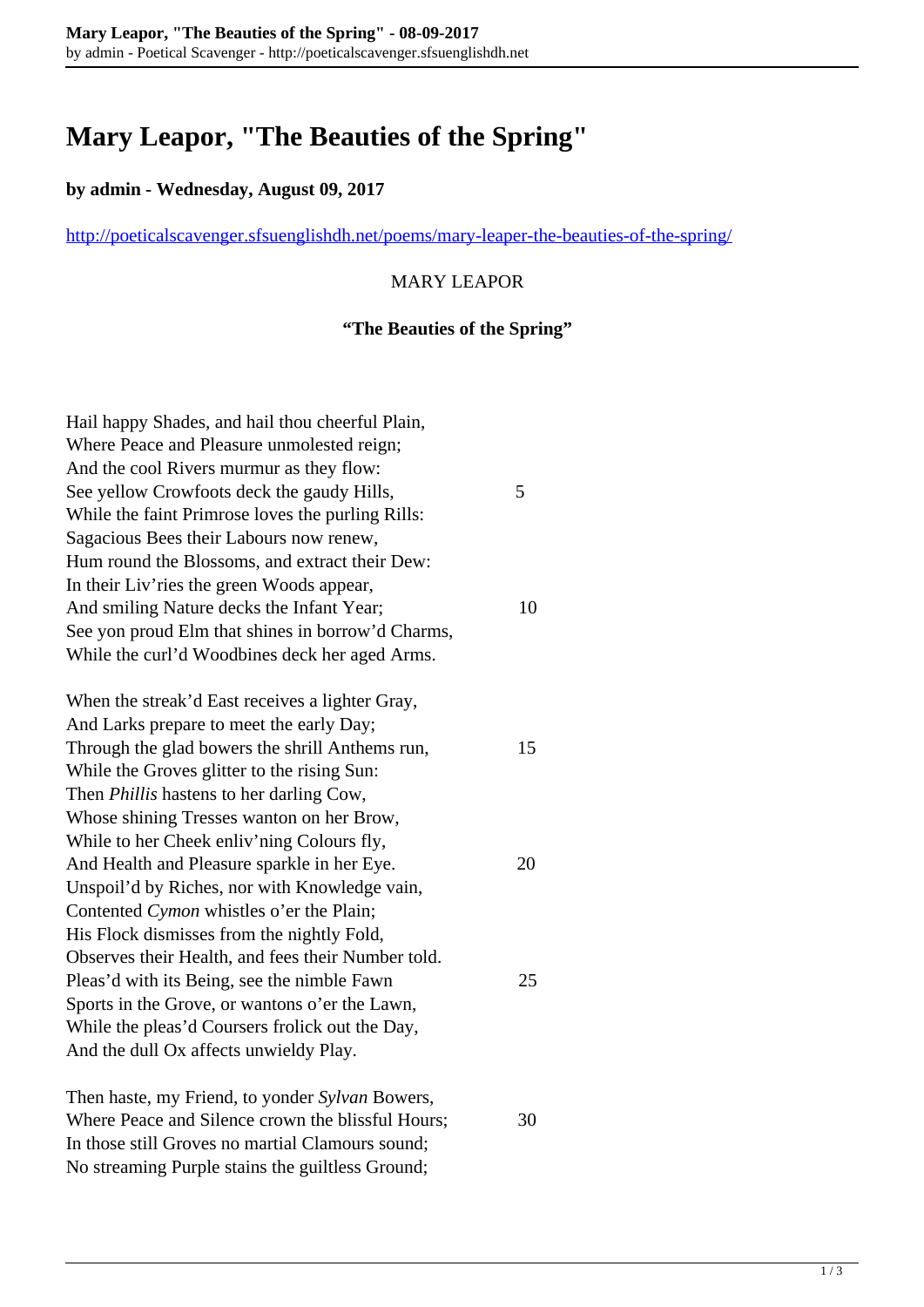But fairer Scenes our ravish'd Eyes employ, Give a soft Pleasure, and quiet Joy; Grief flies from hence, and wasting Cares subside, 35 While wing'd with Mirth the laughing Minutes glide. See, my fair Friend, the painted Shrubs are gay, And round thy Head ambrosial Odours play; At Sight of thee the swelling Buds expand, And op'ning Roses seem to court thy Hand; 40 Hark, the shrill Linnet charms the distant Plain, And *Philomel* replies with softer Strain; See those bright Lilies shine with milky Hue, And those Fair Cowslips drop with balmy Dew; To thee, my fair, the cheerful Linnet sings, 45 And *Philomela* warbles o'er the Springs; For thee those Lilies paint the fertile Ground, And those fair Cowslips are with Nectar crown'd; Here let us rest to shun the scorching Ray, While curling Zephyrs in the Branches play. 50 In these calm Shades no ghastly Woe appears, No Cries of Wretches stun our frighted Ears; Here no gloss'd Hate, no sainted Wolves are seen, Nor busy Faces throng the peaceful Green; But Fear and Sorrow leave the careful Breast, 55 And the glad Soul sinks happily to Rest.

### **NOTES:**

- **5** *Crowfoot* "A name for various species of Ranunculus or Buttercup" (*OED*).
- **6** *Primrose "*An early flowering European primula" (*OED*).
- **11** *yon* "A demonstrative word used in concord with a noun to indicate a person or thing" (*OED*).
- **12** *Woodbines* Name for a climbing plant.
- **14** *Larks* "A name generally used for any bird in the family of alaudidae" (*OED*).
- **18** *Tresses* Braids on a woman.
- **22** *Cymon* A swain, or young man.
- **25** *nimble* Quick.
- **27** *Coursers* Horses.
- **29** *Sylvan* "Consisting of or formed by woods or trees" (*OED*).